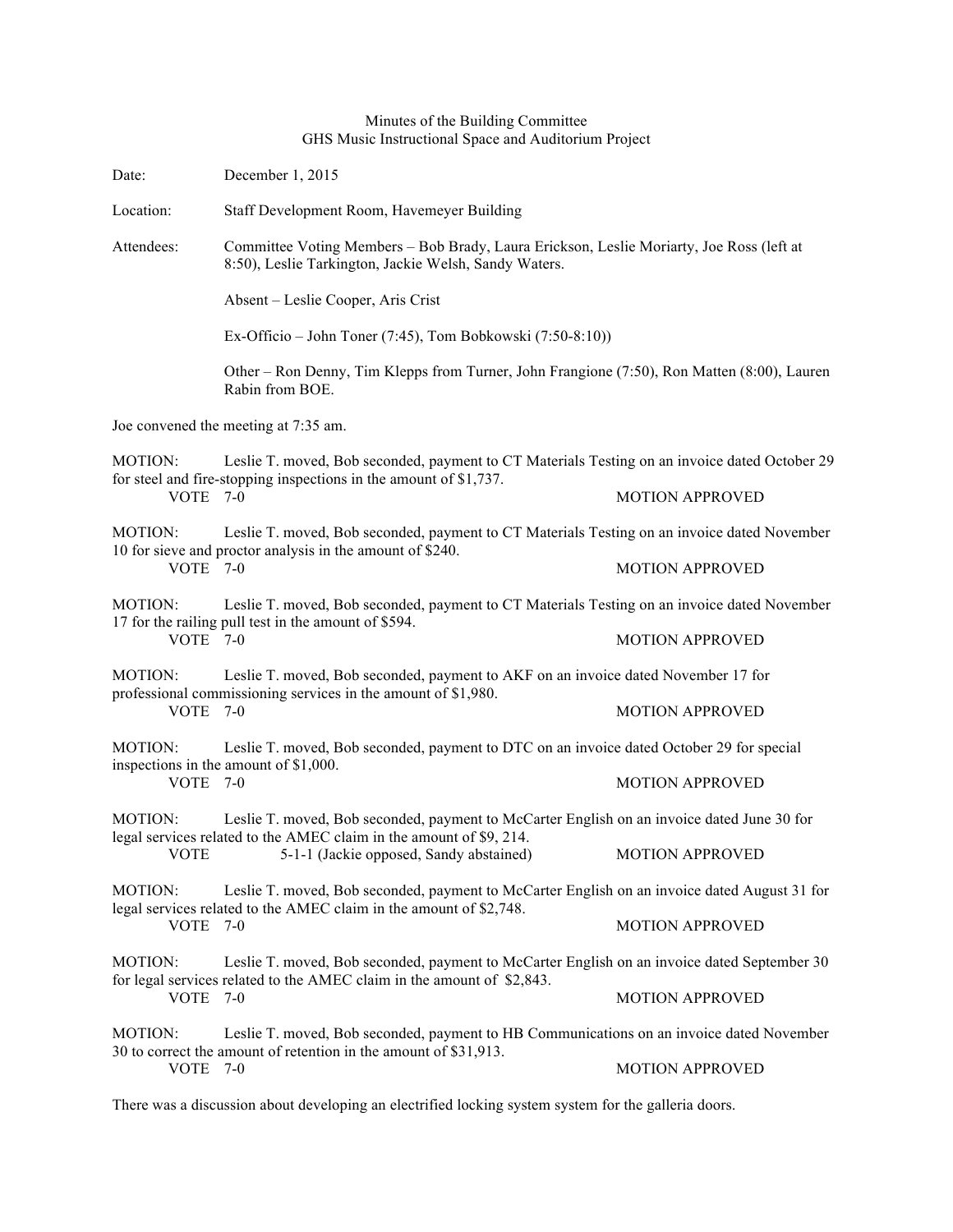| <b>MOTION:</b><br>Leslie T. moved, Bob seconded, payment to Standard Demolition on the November requisition for<br>demolition of Phase 2 and 3 and the CO for PCB caulk removal in the amount of \$36,037.<br>$VOTE$ 7-0<br><b>MOTION APPROVED</b> |                                                                                                                                                                                                                      |                        |  |
|----------------------------------------------------------------------------------------------------------------------------------------------------------------------------------------------------------------------------------------------------|----------------------------------------------------------------------------------------------------------------------------------------------------------------------------------------------------------------------|------------------------|--|
| MOTION:<br>change order (below).                                                                                                                                                                                                                   | Leslie T. moved, Bob seconded, payment to AMEC Construction on the November requisition for<br>site demolition and drainage, excavation, etc. in the amount of \$91,315, payment subject to receipt of the signed    |                        |  |
|                                                                                                                                                                                                                                                    | VOTE 6-0-1 (Joe abstained)                                                                                                                                                                                           | <b>MOTION APPROVED</b> |  |
| <b>MOTION:</b>                                                                                                                                                                                                                                     | Leslie T. moved and Bob seconded, the approval of CO #47 (PCO 436) for AMEC Construction                                                                                                                             |                        |  |
|                                                                                                                                                                                                                                                    | for soil disposal in the amount of \$50,276.<br>VOTE 6-0-1 (Joe abstained)                                                                                                                                           | <b>MOTION APPROVED</b> |  |
| <b>MOTION:</b><br>amount of \$7,585.                                                                                                                                                                                                               | Leslie T. moved, Bob seconded, payment to United Steel on the November requisition in the                                                                                                                            |                        |  |
| VOTE $7-0$                                                                                                                                                                                                                                         |                                                                                                                                                                                                                      | <b>MOTION APPROVED</b> |  |
| <b>MOTION:</b>                                                                                                                                                                                                                                     | Leslie T. moved, Bob seconded, payment to Silktown Roofing on the November requisition for<br>CO for the choral room roof in the amount of \$62,700.                                                                 |                        |  |
| VOTE 7-0                                                                                                                                                                                                                                           |                                                                                                                                                                                                                      | <b>MOTION APPROVED</b> |  |
| MOTION:                                                                                                                                                                                                                                            | Leslie T. moved, Bob seconded, payment to Pook Diemont and Ohl on the November requisition<br>for the completion of the pit lift in the amount of \$6,460.                                                           |                        |  |
| VOTE $7-0$                                                                                                                                                                                                                                         |                                                                                                                                                                                                                      | <b>MOTION APPROVED</b> |  |
| <b>MOTION:</b><br>VOTE 7-0                                                                                                                                                                                                                         | Leslie T. moved, Bob seconded, payment to Acme Electric on the November requisition for Phase<br>2 site lighting material, etc. in the amount of \$62,235, subject to the prior delivery of the signed Change Order. | <b>MOTION APPROVED</b> |  |
| Total approved payments come to \$266,332.                                                                                                                                                                                                         |                                                                                                                                                                                                                      |                        |  |
| There was a discussion about the 2016 meeting schedule and a general agreement to meet the first and third<br>Tuesdays of the month at 7:30 am.                                                                                                    |                                                                                                                                                                                                                      |                        |  |
| <b>MOTION:</b><br>Tuesdays of the month at 7:30 am.                                                                                                                                                                                                | Leslie T. moved, Bob seconded, approval of a meeting schedule on the first, third, and fifth                                                                                                                         |                        |  |
|                                                                                                                                                                                                                                                    | VOTE 2-5 (Leslie M., Bob, Joe, Sandy, Jackie opposed)                                                                                                                                                                | <b>MOTION FAILED</b>   |  |
| <b>MOTION:</b><br>the month at 7:30 am.                                                                                                                                                                                                            | Leslie T. moved, Bob seconded, approval of a meeting schedule on the first and third Tuesdays of                                                                                                                     |                        |  |
| VOTE 7-0                                                                                                                                                                                                                                           |                                                                                                                                                                                                                      | <b>MOTION APPROVED</b> |  |
| Joe left the meeting.                                                                                                                                                                                                                              |                                                                                                                                                                                                                      |                        |  |

Tim gave an update on remaining TCO items on Phase 1, including the stability of the removable rail, balancing of the AHU-1, and outstanding punch list items.

He also reviewed Phase 2 status: including abatement, demolition, site work, and other concerns. Additional abatement testing is ongoing on the instructions of the state Department of Public Health. Standard Demolition will start Phase 2 demolition on December 7 and, with a second shift through December 31, will complete on January 7. Noise ordinance variance was received so that work can be done on weekday evenings and all day Saturday.

There was an OSHA visit on November 24. A revisit will occur at an unspecified date. Winter weather costs are yet to be determined.